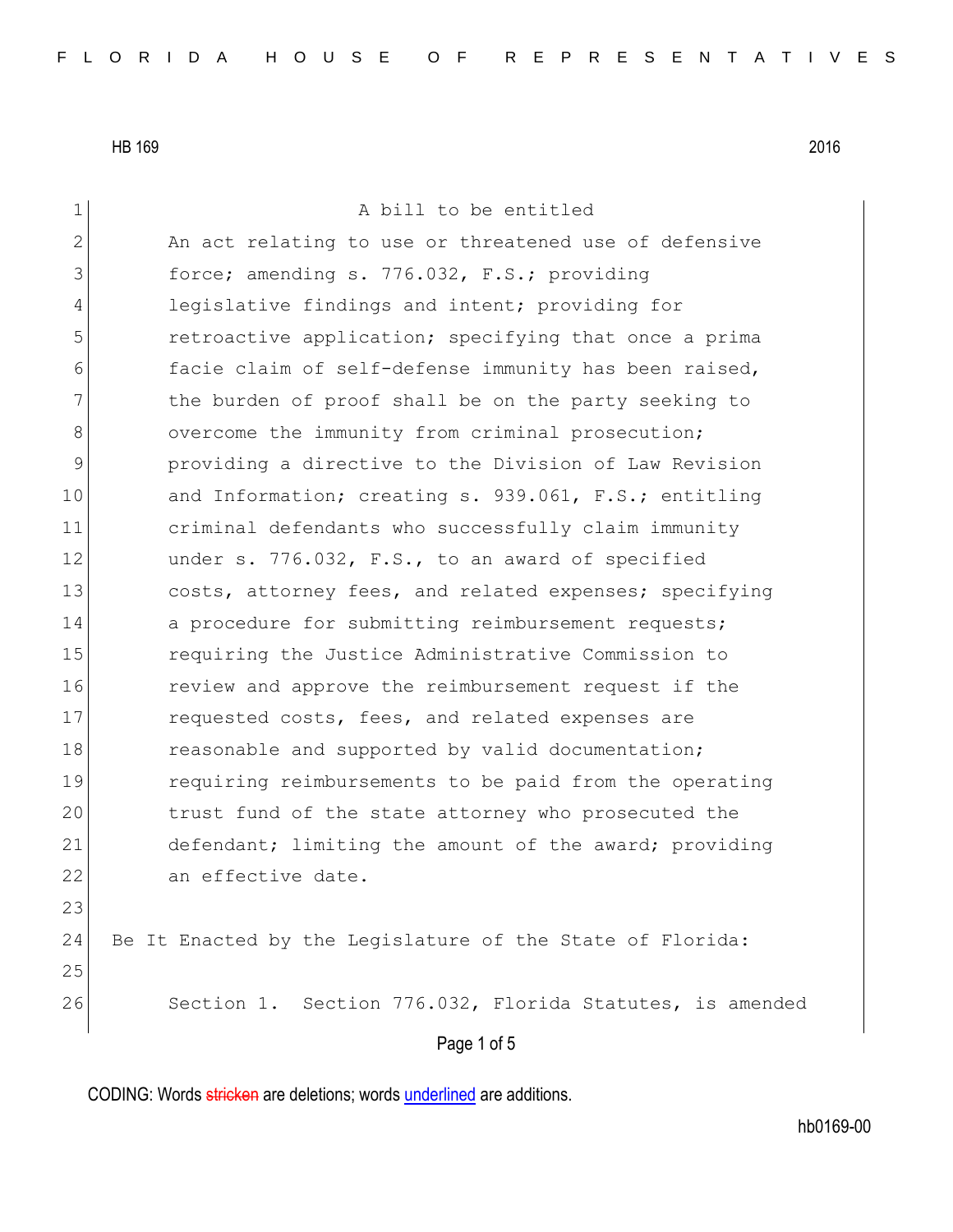to read:

 776.032 Immunity from criminal prosecution and civil 29 action for justifiable use or threatened use of force.-

 (1) The Legislature finds that imposing the burden of proof on a person who uses or threatens to use defensive force as permitted by general law at a pretrial evidentiary hearing substantially curtails the benefit of the immunity from trial provided by this section. The Legislature intends to make it explicit that the state shall bear the burden of proof in establishing beyond a reasonable doubt whether a defendant is entitled to immunity at a pretrial evidentiary hearing in order to disprove a prima facie claim of self-defense immunity. The Legislature has never intended that a person who acts in defense of self, others, or property be denied immunity and subjected to 41 trial when that person would be entitled to acquittal at trial. 42 The amendments to this section made by this act are intended to correct misinterpretations of legislative intent made by the courts and shall apply retroactively to proceedings pending at 45 the time this act becomes a law.

 $(2)$   $(1)$  A person who uses or threatens to use force as permitted in s. 776.012, s. 776.013, or s. 776.031 is justified in such conduct and is immune from criminal prosecution and civil action for the use or threatened use of such force by the 50 person, personal representative, or heirs of the person against 51 whom the force was used or threatened, unless the person against 52 whom force was used or threatened is a law enforcement officer,

#### Page 2 of 5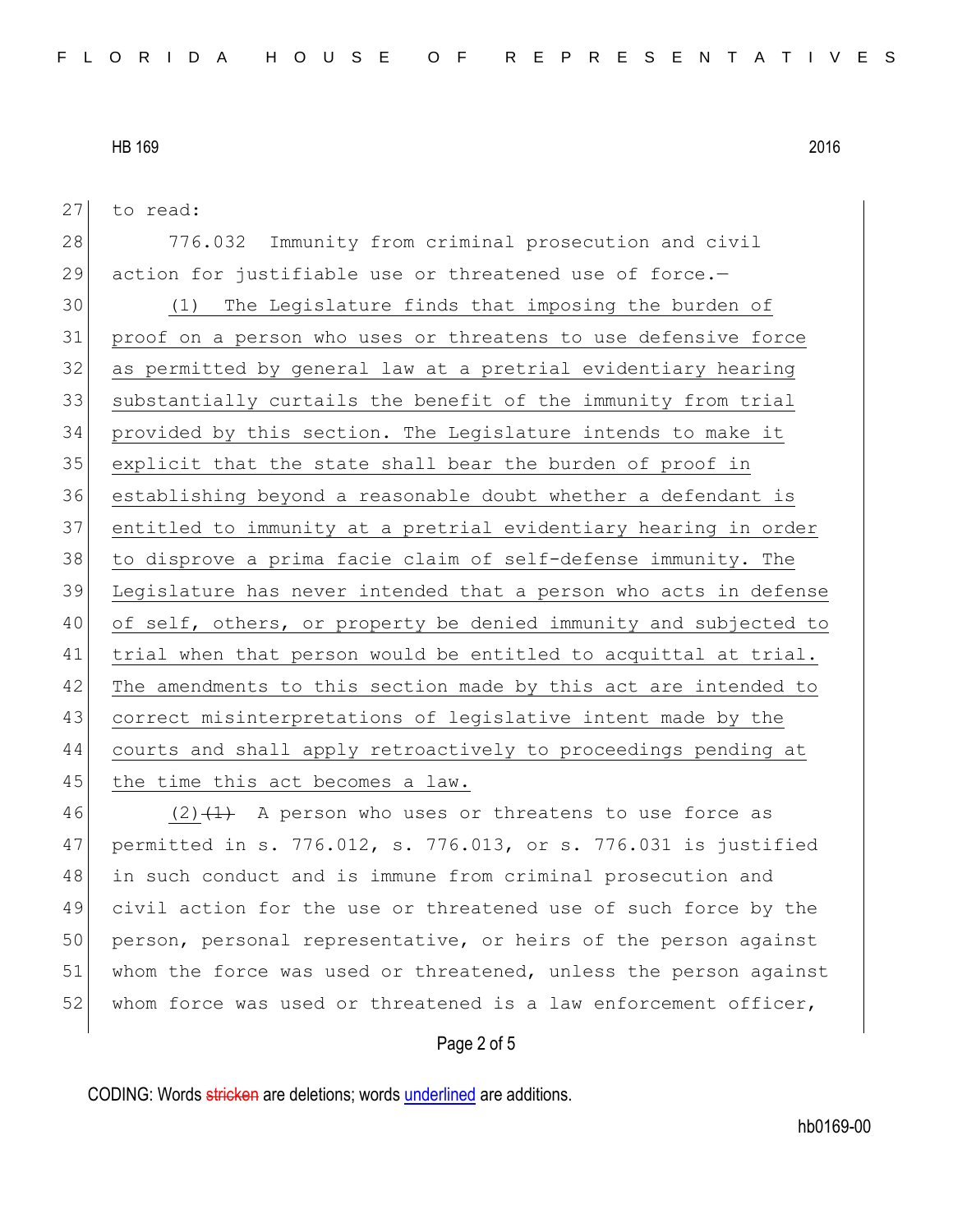53 as defined in s.  $943.10(14)$ , who was acting in the performance 54 of his or her official duties and the officer identified himself 55 or herself in accordance with any applicable law or the person 56 using or threatening to use force knew or reasonably should have 57 known that the person was a law enforcement officer. As used in 58 this subsection, the term "criminal prosecution" includes 59 arresting, detaining in custody, and charging or prosecuting the 60 defendant.

61 (3) $\left( \frac{2}{2} \right)$  A law enforcement agency may use standard 62 procedures for investigating the use or threatened use of force 63 as described in subsection (2) $(1)$ , but the agency may not arrest 64 the person for using or threatening to use force unless it 65 determines that there is probable cause that the force that was 66 used or threatened was unlawful.

67 (4) $\left(4\right)$  The court shall award reasonable attorney 68 attorney's fees, court costs, compensation for loss of income, and all expenses incurred by the defendant in defense of any civil action brought by a plaintiff if the court finds that the defendant is immune from prosecution as provided in subsection (2)  $\left(\frac{1}{1}\right)$ .

 (5) Once a prima facie claim of self-defense immunity from criminal prosecution has been raised, the burden of proof shall be on the party seeking to overcome the immunity from criminal 76 prosecution provided in subsection (2).

77 Section 2. The Division of Law Revision and Information is 78 directed to replace the phrase "this act" wherever it occurs in

### Page 3 of 5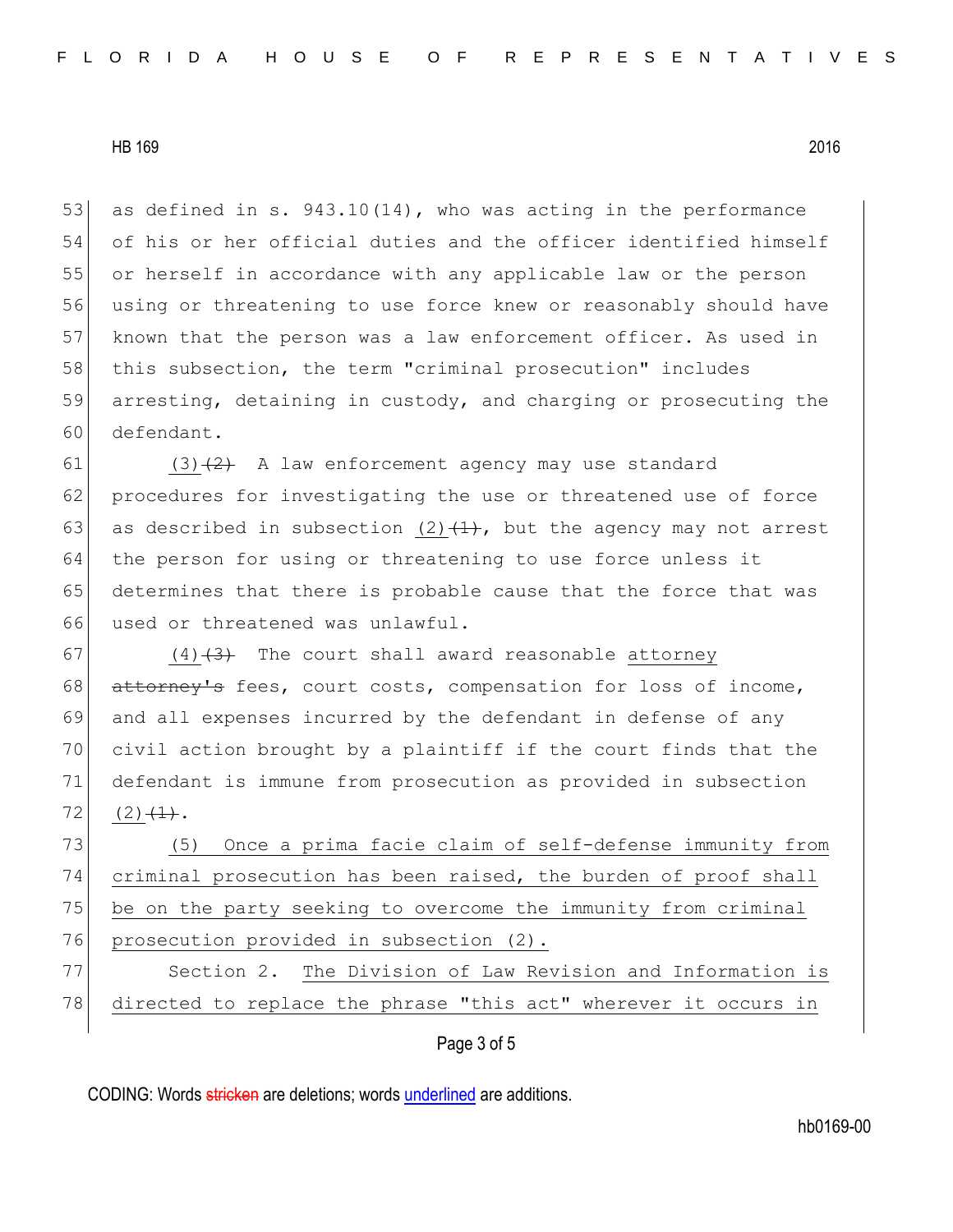Page 4 of 5 79 the amendments to s. 776.032, Florida Statutes, made by this 80 act, with the chapter law number of this act, if it becomes a 81 law. 82 Section 3. Section 939.061, Florida Statutes, is created 83 to read: 84 939.061 Motion to dismiss; costs.-85 (1) If a defendant files a motion to dismiss claiming 86 immunity from criminal prosecution under s. 776.032 and the 87 court grants the motion, the defendant shall be reimbursed for 88 court costs, reasonable private attorney fees, and related 89 expenses incurred in defending the criminal prosecution, up to 90 the limit specified in subsection (4). 91 (2) To receive reimbursement under this section, a 92 defendant must submit a written request for reimbursement to the 93 Justice Administrative Commission within 6 months after the 94 issuance of the order granting the motion to dismiss. The 95 defendant must include with the reimbursement request an order 96 from the court granting the motion to dismiss and documentation 97 of any court costs or private attorney fees and related expenses 98 paid or owed. 99 (3) The Justice Administrative Commission shall review 100 each request and make a determination within 30 days after 101 receiving the request. If the requested court costs are 102 supported by valid documentation and the requested private 103 attorney fees and related expenses are reasonable and supported 104 by valid documentation, the commission shall approve the